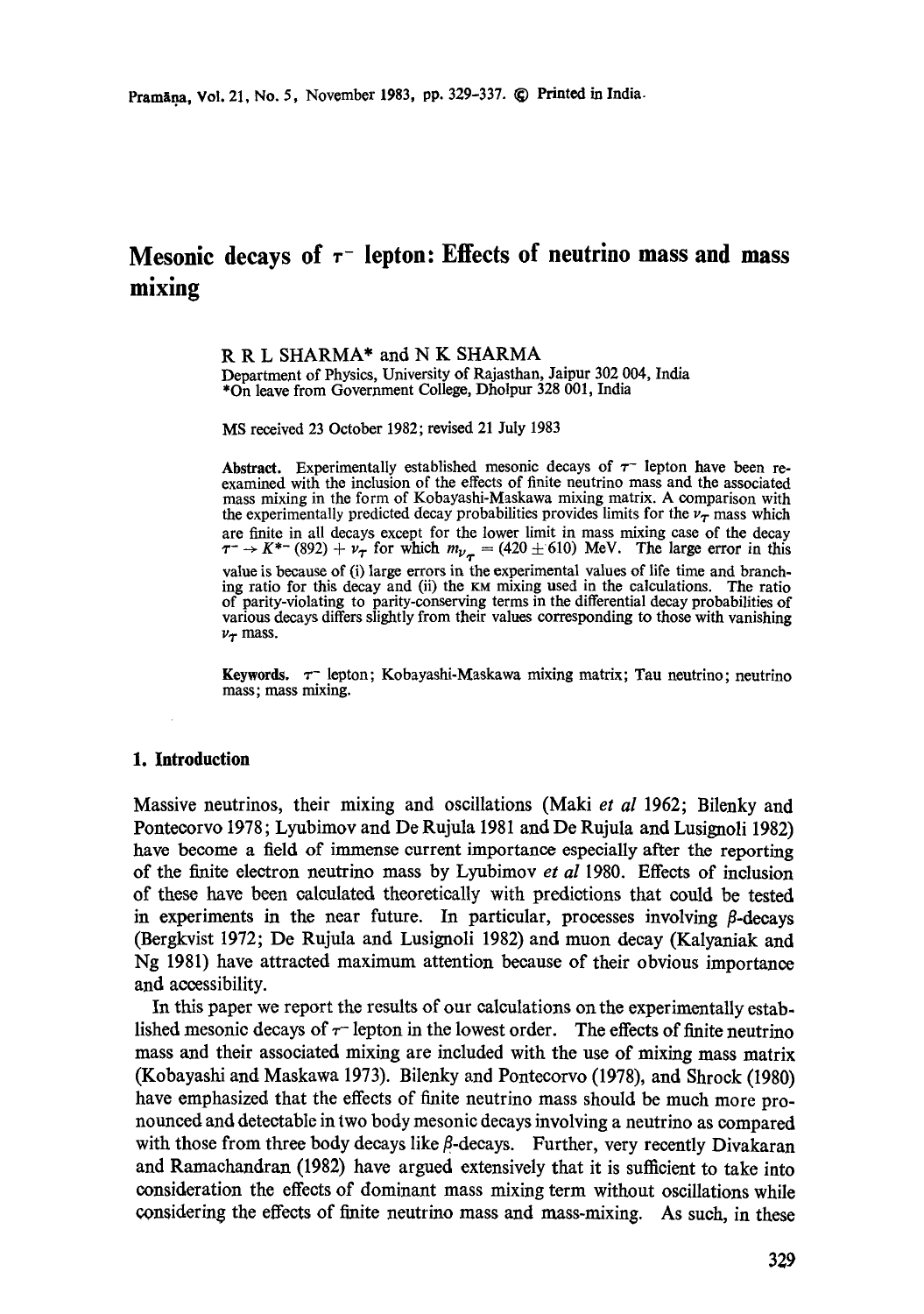| Decay mode                                  | $\nu_{\tau}$ mass<br>(MeV)<br>(without)<br>mass mixing) | $\nu_{\tau}$ mass<br>(MeV)<br>(with mass)<br>mixing) | $R_{0}$<br>(with<br>$m_{\nu} = 0$ | (without mass)<br>mixing but<br>$m_{\nu}$ finite) | (with mass<br>mixing<br>$m_{\nu_{\tau}}^{\text{main}}$ finite) |
|---------------------------------------------|---------------------------------------------------------|------------------------------------------------------|-----------------------------------|---------------------------------------------------|----------------------------------------------------------------|
| 1. $\tau^- \to \pi^- + \nu_{\tau}$          | $610 \pm 240$                                           | $660 + 260$                                          |                                   | $0.97 \pm 0.06$                                   | $0.96 + 0.09$                                                  |
| 2. $\tau^- \to K^- + \nu_\tau$              | $570 + 210$                                             | $570 \pm 270$                                        | 1                                 | $0.99 \pm 0.03$                                   | $0.99 \pm 0.05$                                                |
| 3. $\tau^- \to \rho^- + \nu_\tau$           | $700 \pm 150$                                           | $760 \pm 170$                                        | 0.04                              | $0.09 \pm 0.00$                                   | $0.08 + 0.02$                                                  |
| 4. $\tau^- \to K^{*-}$ (892) + $\nu_{\tau}$ | $460 \pm 440$                                           | $420 + 610$                                          | 0.64                              | $0.62 + 0.02$                                     | $0.62 \pm 0.01$                                                |

**Table 1.**  $v_{\tau}$  mass values and the ratio (R) of parity non-conserving to parity-conserving terms in mesonic angular distribution of  $\tau$ <sup>-</sup> lepton decays.

For the calculation of the parameters listed in this table, the values of physical constants have been used from Particle Data Group (1982), Sources for parameters not given in this booklet are referred to appropriately in the manuscript. Results, in the table, are of two-figure accuracy.

calculations we have not given any consideration to time dependent oscillation terms. The decays considered are  $\tau \to \pi^- + \nu_\tau$ ;  $\tau \to K^- + \nu_\tau$ ;  $\tau \to \rho^- + \nu_\tau$  and  $\tau \to K^{*-}$ (892) +  $v<sub>\tau</sub>$ . The mass limits obtained for  $v<sub>\tau</sub>$  mass are found to vary for various decays (table 1). The inclusion of experimental errors in various quantifies involved in the decay probabilities contribute substantially to the statistical errors in the mass of the Tau neutrino. The theoretical predictions are not in agreement with the experimental upper limit  $m_{\nu_{\tau}} < 250$  MeV (perhaps favoured) provided by DELCO group (Kirkby 1979; Fliigge 1979). This does not require any serious consideration at this stage as the experimental values including the errors are expected to undergo changes with future improvement in experimental techniques and statistics.

## **2. Calculations of decay probability and R**

## 2.1 *The decay*  $\tau^- \to \pi^- + \nu_{\tau}$

Following the procedure of Tsai (1971), and with the inclusion of the contribution due to neutrino mass mixing (Barger *et al* 1980) treated as Dirao neutrino, we write the matrix element as (figure 1)

$$
M = -i\frac{G}{\sqrt{2}}\cos\theta_1 |f_{\pi}| \sum_{i=1}^3 U_{\tau i} \bar{u}_{\nu i} \gamma^u (1 - \gamma 5) u_{\tau} q_{\mu}, \qquad (1)
$$

where  $U_{\tau i}$  are the elements of the Kobayashi-Maskawa (1973) mixing mass matrix for lepton and  $\theta_1$  is the mixing angle in  $U_{kM}$  for quarks (Shrock and Wang 1978),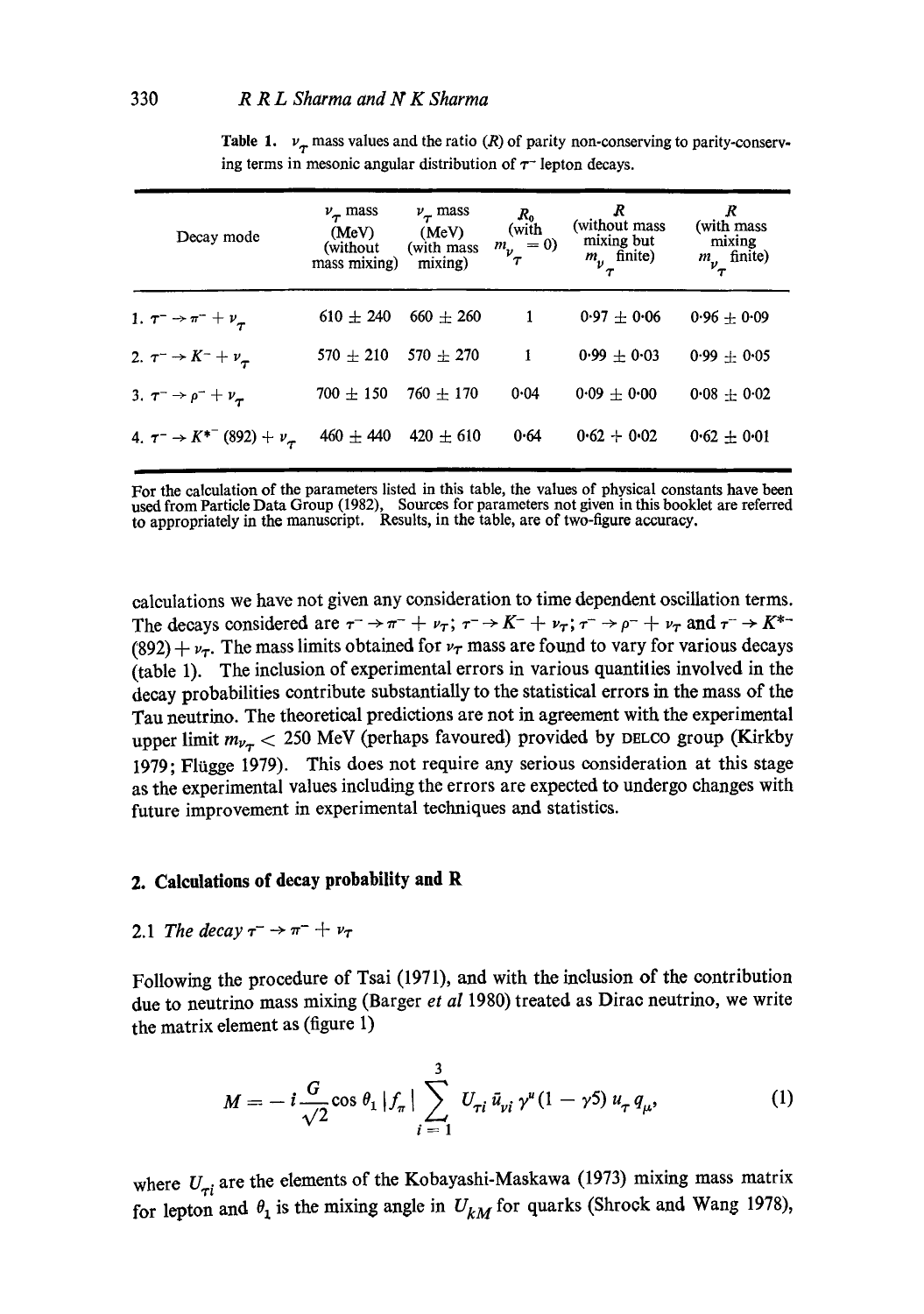

Figures 1-4. 1. Decay of the  $\tau^-$  into Tau neutrino  $(\nu_\tau)$  and  $\pi^-$  meson.  $W^-$  is the intermediate boson,  $\theta_1$  is the mixing angle in  $U_{km}$ . **2.** Decay of the  $\tau^-$  into Tau Neutrino and K<sup>-</sup> meson with the intermediate boson  $W^-$ .  $\theta_1$  and  $\theta_3$  are mixing angles in  $U_{km}$ . 3. Decay mode  $\tau^- \rightarrow \nu_{\tau} + \rho^-$ 

4. Decay mode 
$$
\tau^- \rightarrow \nu_{\tau} + K^{*-}
$$
 (892)  
\n
$$
\downarrow \qquad \qquad \downarrow \qquad \qquad \downarrow \qquad \qquad \downarrow
$$
\n
$$
\downarrow \qquad \qquad \downarrow \qquad \downarrow \qquad \downarrow \qquad \downarrow
$$
\n
$$
\downarrow \qquad \qquad \downarrow \qquad \downarrow \qquad \downarrow \qquad \downarrow \qquad \downarrow \qquad \downarrow \qquad \downarrow \qquad \downarrow \qquad \downarrow \qquad \downarrow \qquad \downarrow \qquad \downarrow \qquad \downarrow \qquad \downarrow \qquad \downarrow \qquad \downarrow \qquad \downarrow \qquad \downarrow \qquad \downarrow \qquad \downarrow \qquad \downarrow \qquad \downarrow \qquad \downarrow \qquad \downarrow \qquad \downarrow \qquad \downarrow \qquad \downarrow \qquad \downarrow \qquad \downarrow \qquad \downarrow \qquad \downarrow \qquad \downarrow \qquad \downarrow \qquad \downarrow \qquad \downarrow \qquad \downarrow \qquad \downarrow \qquad \downarrow \qquad \downarrow \qquad \downarrow \qquad \downarrow \qquad \downarrow \qquad \downarrow \qquad \downarrow \qquad \downarrow \qquad \downarrow \qquad \downarrow \qquad \downarrow \qquad \downarrow \qquad \downarrow \qquad \downarrow \qquad \downarrow \qquad \downarrow \qquad \downarrow \qquad \downarrow \qquad \downarrow \qquad \downarrow \qquad \downarrow \qquad \downarrow \qquad \downarrow \qquad \downarrow \qquad \downarrow \qquad \downarrow \qquad \downarrow \qquad \downarrow \qquad \downarrow \qquad \downarrow \qquad \downarrow \qquad \downarrow \qquad \downarrow \qquad \downarrow \qquad \downarrow \qquad \downarrow \qquad \downarrow \qquad \downarrow \qquad \downarrow \qquad \downarrow \qquad \downarrow \qquad \downarrow \qquad \downarrow \qquad \downarrow \qquad \downarrow \qquad \downarrow \qquad \downarrow \qquad \downarrow \qquad \downarrow \qquad \downarrow \qquad \downarrow \qquad \downarrow \qquad \downarrow \qquad \downarrow \qquad \downarrow \qquad \downarrow \qquad \downarrow \qquad \downarrow \qquad \downarrow \qquad \downarrow \qquad \downarrow \qquad \downarrow \qquad \downarrow \qquad \downarrow \qquad \downarrow \qquad \downarrow \qquad \downarrow \qquad \downarrow \qquad \downarrow \qquad \downarrow \q
$$

in  $u_{\tau}$  the subscript  $\tau$  merely denotes the  $\tau$  lepton spinor, and no summation over  $\tau$ is implied. The differential decay probability for the polarised  $\tau^-$  decay is given as

$$
dW = \frac{G^2|f_{\tau}|^2 \sum\limits_{i=1}^{3} |U_{\tau_i}|^2 m_{\tau}^3}{16\pi} \Biggl[ \Biggl( 1 - \frac{m_{\pi}^2}{m_{\tau}^2} \Biggr)^2 + \frac{m_i^2}{m_{\tau}^2} \Biggl( \frac{7}{2} \frac{m_i^2}{m_{\tau}^2} + \frac{m_{i-}^2}{m_{\tau}^2} - 3 \Biggr) + \hat{S} \cdot \hat{q} \Biggl( 1 - \frac{m_{\pi}^2}{m_{\tau}^2} \Biggr)^2 + \frac{m^2}{m_{\tau}^2} \Biggl( \frac{2m_i^2}{m_{\tau}^2} + \frac{2m_{\pi}^2}{m_{\tau}^2} - 3 \Biggr) \Biggr\} \Biggr] \frac{d\Omega}{4\pi} \cos^2 \theta_1, \quad (2)
$$

 $P - 4$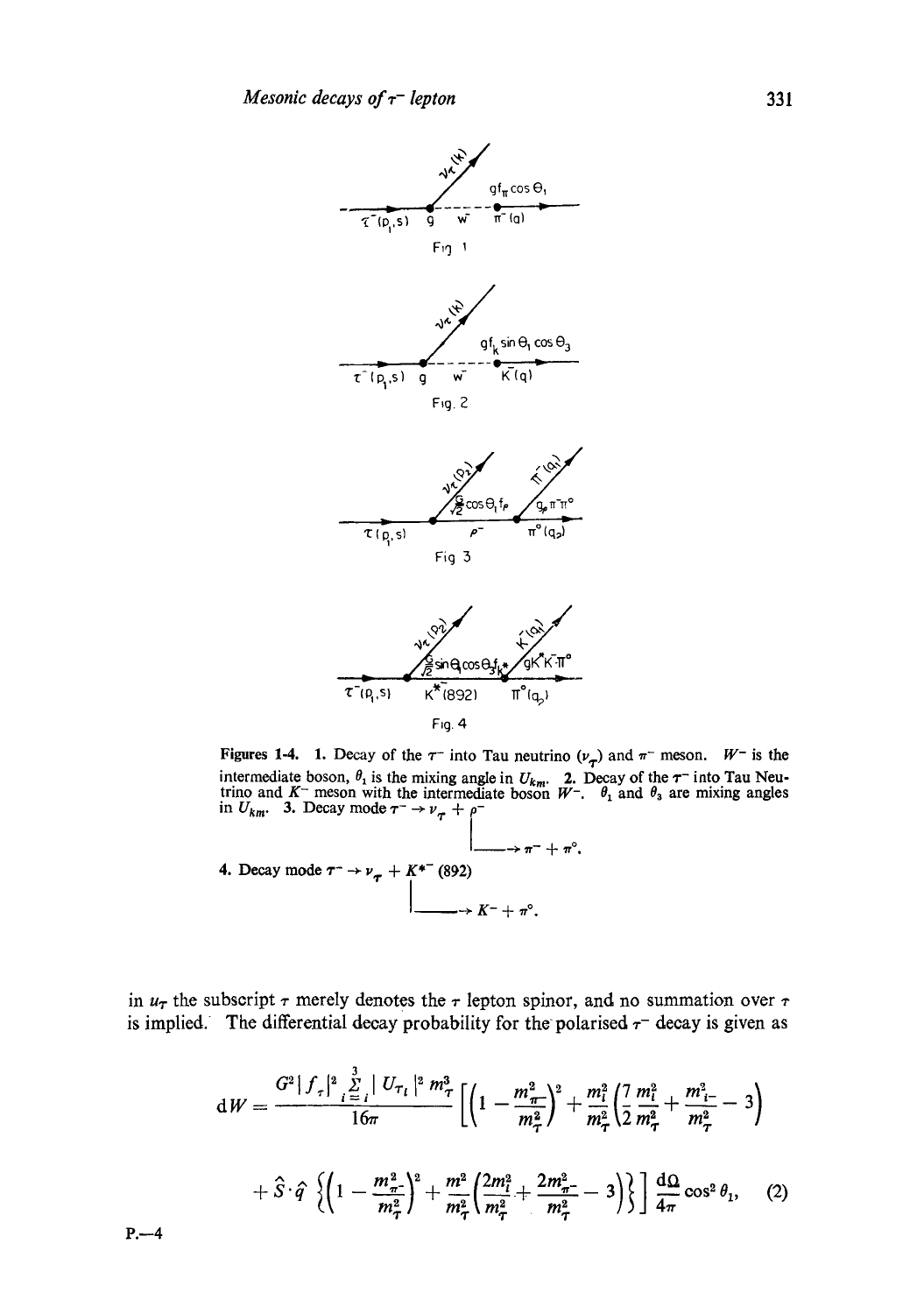where  $m_i$  denote non-degenerate neutrino masses. The total decay rate is obtained as

$$
W(\tau^- \to \pi^- + \nu_\tau) = \frac{G^2 \cos^2 \theta_1 |f_\pi|^2}{16\pi} \sum_{i=1}^3 |U_{\tau_i}|^2 m_\tau^3
$$
  
 
$$
\times \left[ \left( 1 - \frac{m_\pi^2}{m_\tau^2} \right)^2 - \frac{3m_i^2}{m_\tau^2} \right],
$$
 (3)

where terms of the order of  $m_{\pi}^4/m_{\pi}^4$ ,  $m_{\pi}^4/m_{\pi}^4$  etc. are neglected. The theoretical decay rate with zero neutrino mass in this order is calculated to be

$$
W(\tau^{-} \to \pi^{-} + \nu_{\tau}) = 3.6155 \times 10^{11}/\text{sec.}
$$
 (4)

The experimental value of this decay rate, with  $\tau$ -decay time as  $(4.6 \pm 1.9) \times 10^{-13}$ sec and the branching fraction equal to  $(10.7 \pm 1.6) \times 10^{-2}$ , (Particle Data Group 1982) is found to be

$$
W_{\rm exp} (r^- \to \pi^- + \nu_\tau) = (2.3 \pm 0.98) \times 10^{11} / \text{sec.}
$$
 (5)

Attributing the difference in the theoretical and experimental values of the decay rate to the contribution due to the finite neutrino mass, we equate it to the theoretical expression

$$
\frac{3G^2 \cos^2 \theta_1 |f_{\pi}|^2 m_{\tau}^3 \sum\limits_{i=1}^3 U_{\tau_i}^2 m_i^2}{16\pi} \cdot \frac{m_{\tau}^2 m_i^2}{m_{\tau}^2}.
$$

We use the solution (A) of Barger (1980) in terms of the mixing mass matrix

$$
U_{\nu_i} = \begin{bmatrix} 0.64 & 0.66 & 0.38 \\ -0.72 & 0.69 & 0.01 \\ -0.26 & -0.28 & 0.92 \end{bmatrix},
$$
 (6)

where  $\nu$  denotes  $e, \mu, \tau$  in our approximations. Assuming that  $m_{\nu_e} = m_1$ ,  $m_{\nu_\mu} = m_2$  and  $m_{\nu_\tau} = m_3$ , we retain only  $m_{\nu_\tau}^2/m_\tau^2$  term as dominant contributing term because the contribution due to  $m_{\nu_e}^2/m_{\tau}^2$  and  $m_{\nu_\mu}^2/m_{\tau}^2$ will be negligible (Kalyniak and Ng 1981). This enables us to determine limits on  $v_{\tau}$ mass which are given in table 1.

Further the ratio  $(R)$  of parity-violating to parity-conserving terms, in  $(2)$ , for this process is given by

$$
R = \frac{\left(1 - \frac{m_{\pi}^2}{m_{\tau}^2}\right)^2 + \frac{m_l^2}{m_{\tau}^2} \left(\frac{2m_l^2}{m_{\tau}^2} + \frac{2m_{\pi}^2}{m_{\tau}^2} - 3\right)}{\left(1 - \frac{m_{\pi}^2}{m_{\tau}^2}\right)^2 + \frac{m_l^2}{m_{\tau}^2} \left(\frac{7}{2} \frac{m_l^2}{m_{\tau}^2} + \frac{m_{\pi}^2}{m_{\tau}^2} - 3\right)}.
$$
\n(7)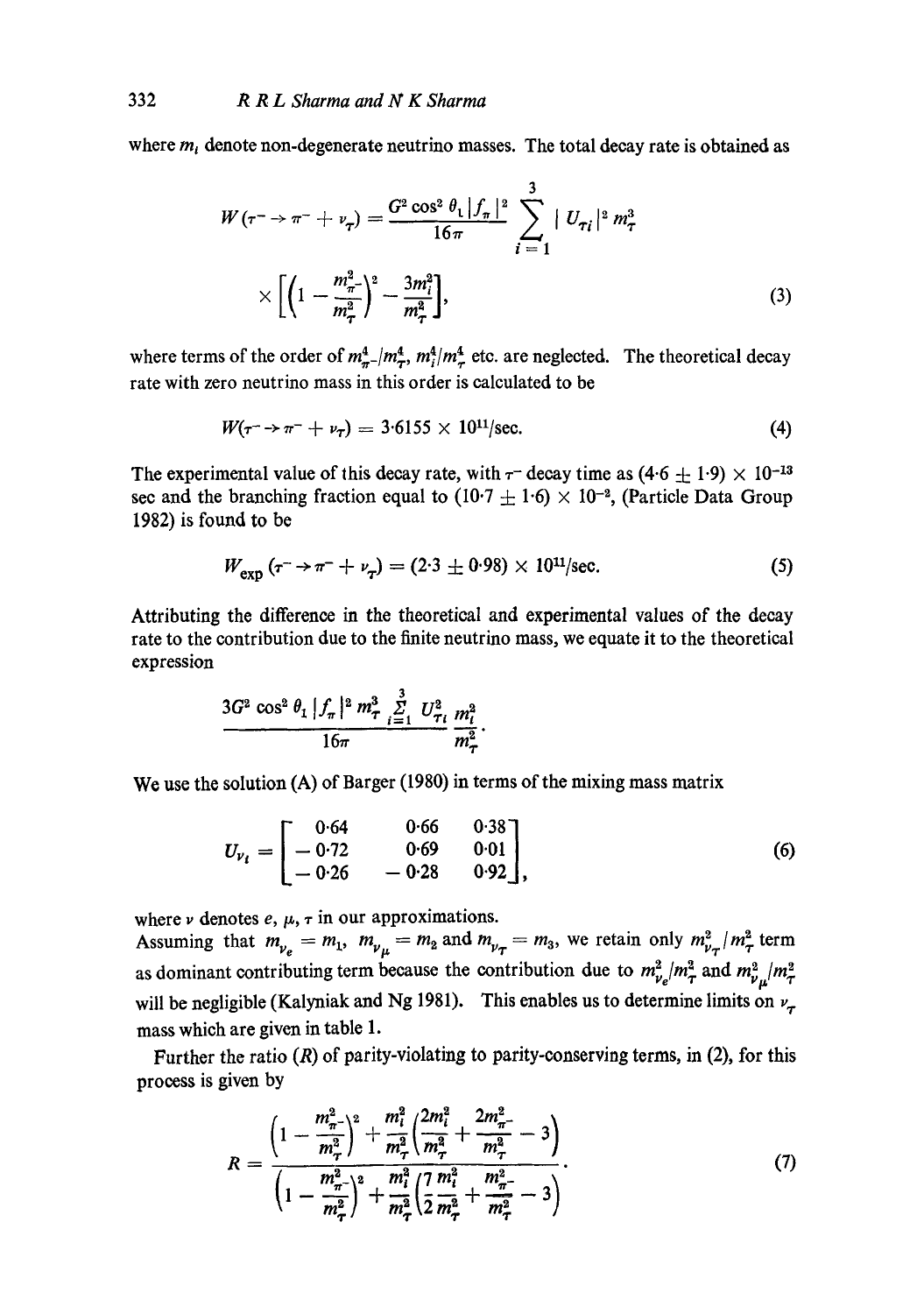Using the  $\nu_T$  mass as obtained earlier, the R value for finite neutrino mass without and with mass-mixing are calculated and are given in table 1.

2.2 The decay 
$$
\tau^- \rightarrow K^- + \nu_\tau
$$

The process of calculations follow the same path as that for  $\tau \rightarrow \tau + \nu_{\tau}$ , with  $f_{\pi} \rightarrow f_k$ ,  $m_{\pi^-} \rightarrow m_{k^-}$  and cos  $\theta_1 \rightarrow \sin \theta_1 \cos \theta_3$  (figure 2),  $\theta_3$  is the mixing angle in  $U_{kM}$ (Shroek and Wang 1978).

The differential decay probability is given by

$$
dW = \frac{G^2 |f_k|^2 \sin^2 \theta_1 \cos^2 \theta_3}{16\pi} \sum_{i=1}^3 |U_{\tau_i}|^2 m_\tau^3 \left[ \left( 1 - \frac{m_{k-1}^2}{m_\tau^2} \right)^2 + \frac{m_i^2}{m_\tau^2} \right]
$$

$$
\left( \frac{7}{2} \frac{m_i^2}{m_\tau^2} + \frac{m_{k-1}^2}{m_\tau^2} - 3 \right) + \hat{s} \cdot \hat{q} \left\{ \left( 1 - \frac{m_{k-1}^2}{m_\tau^2} \right)^2 + \frac{m_i^2}{m_\tau^2} \left( \frac{2m_i^2}{m_\tau^2} + \frac{2m_{k-1}^2}{m_\tau^2} - 3 \right) \right\} \right] \frac{d\Omega}{4\pi}, \text{ (8)}
$$

and the total decay rate as

$$
W = \frac{G^2 |f_k|^2 \sin^2 \theta_1 \cos^2 \theta_3}{16\pi} \sum_{i=1}^3 |U\tau_i|^2 \bigg[ m_\tau^3 \bigg(1 - \frac{m_{k-}^2}{m_\tau^2}\bigg)^2 - 3m_i^2 m_\tau \bigg]. \quad (9)
$$

Following the procedure of (2.1) with the use of experimental value for the  $\tau^-$  decay time (Feldman *et al* 1981)  $T = (4.6 \pm 1.9) \times 10^{-13}$  sec and the branching ratio  $\approx 0.5\%$  (Perl 1979), the limits on  $v<sub>\tau</sub>$  mass and the ratio R have been calculated and tabulated in table 1. The values obtained for  $\nu_{\tau}$  mass for this case are valid to the extent of the validity of the aforesaid value of branching ratio which is not yet well established (Particle Data Group 1982).

2.3 The decay 
$$
\tau \rightarrow \nu_{\tau} + \rho^{-}
$$
  
\n
$$
\downarrow \qquad \qquad \downarrow \qquad \qquad \downarrow \qquad \qquad \downarrow \qquad \qquad \downarrow \qquad \downarrow \qquad \downarrow \qquad \downarrow \qquad \downarrow \qquad \downarrow
$$

The calculations for this decay are slightly complicated. We follow the procedure due to Tsai (1971) with the inclusion of finite neutrino mass and mass-mixing. We write for the matrix element the expression (figure 3).

$$
M = g_{\tau \rho \nu} g_{\rho \pi^{-} \pi^{0}} \sum_{i=1}^{3} U_{\tau i} \bar{u}_{\nu i} \gamma^{\lambda} (1 - \gamma^{5}) u_{\tau} \frac{1}{(q_{1} + q_{2})^{2} - m_{\rho}^{2} + i \Gamma_{\rho} m_{\rho}} Q_{\lambda},
$$
\n(10)

with 
$$
Q = q_1 - q_2
$$
 and  $\Gamma_\rho = \frac{g_{\rho\pi^-\pi^0}^2}{48\pi^2} m_\rho \left\{ 1 - \frac{2(m_\pi^2 + m_\pi^2 \omega)}{m_\rho^2} \right\}^{3/2}$ . (11)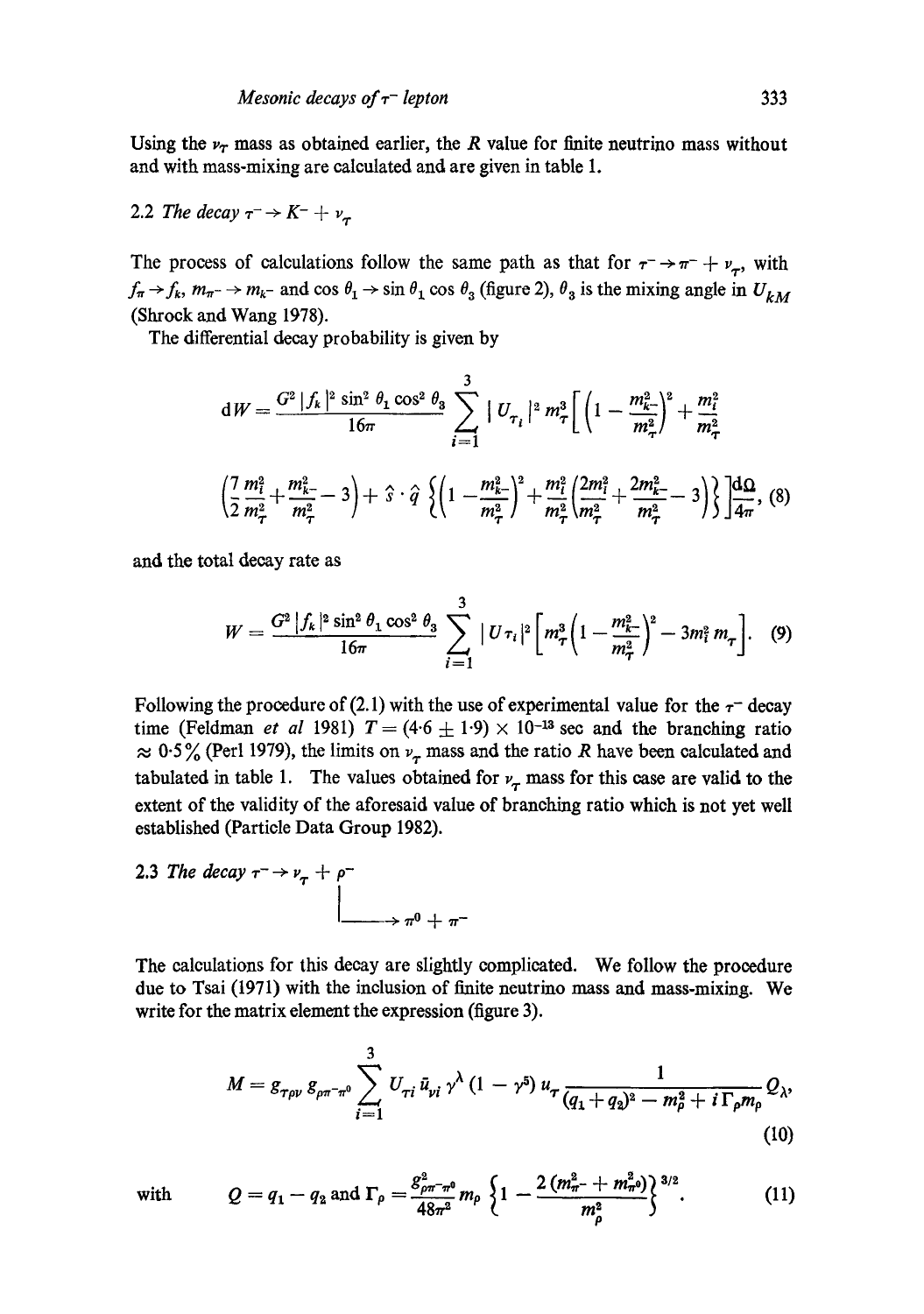Taking  $\tau$  to be polarised and replacing the Breit-Wigner factor by a delta function, *i.e.,* 

$$
\left|\frac{1}{(q_1+q_2)^2-m_\rho^2+i\,\Gamma_\rho m_\rho}\right|^2=\frac{\pi}{\Gamma_\rho m_\rho}\,\delta\,\{(q_1+q_2)^2-m_\rho^2\},\qquad\qquad(12)
$$

we get the following expression for the angular distribution of  $\pi^-$ :

$$
\frac{dW}{d\Omega} = \frac{3g_{\tau \rho \nu}^2 \sum\limits_{i=1}^3 |U_{\tau i}|^2}{(4\pi)^2 m_{\tau}^2 m_{\rho}^2 \left(1 - 2\frac{m_{\tau}^2 + m_{\tau \rho}^2}{m_{\rho}^2}\right)^{3/2}} \left[\frac{16}{3} m_{\tau}^2 (w_1 - A)^3 - 4m_{\tau} (w_1 - A)^2 D \right. \\
\left. + (m_{\tau}^2 - m_{\rho}^2 + m_{\tau}^2) \, C W_1 + (\hat{s} \cdot \hat{q}_1) \, 4m_{\tau} \left\{ \left(\frac{4}{3} m_{\tau} \, W_1^2 - 4m_{\tau} \, w_1 \, A \right.\right. \\
\left. + 4m_{\tau} \, A^2 + \frac{8}{3} m_{\tau}^2 - m_{\tau} + B m_{\tau} - AC - D(w_1 - 2A) \right) E - \left(4m_{\tau} \, m_{\tau}^2 - A \right. \\
\left. + m_{\tau} \, AB + m_{\tau}^2 - D + \frac{DB}{2} - \frac{C}{4} (m_{\rho}^2 + D) \right) \log (w_1 + E) \right\} \Big]_{w_1 m \text{ in.}}^{w_1 m \text{ ax.}} \tag{13}
$$

where

$$
A = m_{\tau}^{2} + m_{\rho}^{2} - m_{1}^{2}/4m_{\tau}; \quad B = m_{\rho}^{2} - 3m_{\pi}^{2} - m_{\pi^{0}}^{2};
$$
  
\n
$$
C = m_{\rho}^{2} - 2(m_{\pi}^{2} + m_{\pi^{0}}^{2}); \quad D = m_{\pi}^{2} - m_{\pi^{0}}^{2}; \quad E = (w_{1}^{2} - m_{\rho}^{2})^{1/2}; \quad (14)
$$
  
\n
$$
w_{1} \text{max.} = A \left(\frac{D}{m_{\rho}^{2}} + 1\right) + \left(A^{2} - \frac{m_{\rho}^{2}}{4}\right)^{1/2} \left(1 - 2\frac{m_{\pi}^{2} + m_{\pi^{0}}^{2}}{m_{\rho}^{2}}\right)^{1/2};
$$

and

$$
w_{1\,\text{min.}}=A\left(\frac{D}{m_{\rho}^2}+1\right)-\left(A^2-\frac{m_{\rho}^2}{4}\right)^{1/2}\left(1-2\frac{m_{\pi^-}^2+m_{\pi^0}^2}{m_{\rho}^2}\right)^{1/2}.
$$

The decay rate is given by

$$
W(\tau^- \to \rho^- + \nu_\tau) = \frac{G^2 \cos^2 \theta_1 m_\rho^2}{64\pi^2} \sum_{i=1}^3 |U_{\tau_i}|^2
$$
  
 
$$
\times [m_\tau^3 (1 - m_\rho^2/m_\tau^2)^2 (1 + 2m_\rho^2/m_\tau^2) - 3 m_i^2 m_\tau],
$$
 (15)

where  $g_{\tau\rho\nu} = \frac{G}{\sqrt{2}} \cos \theta_1 f_\rho$ ,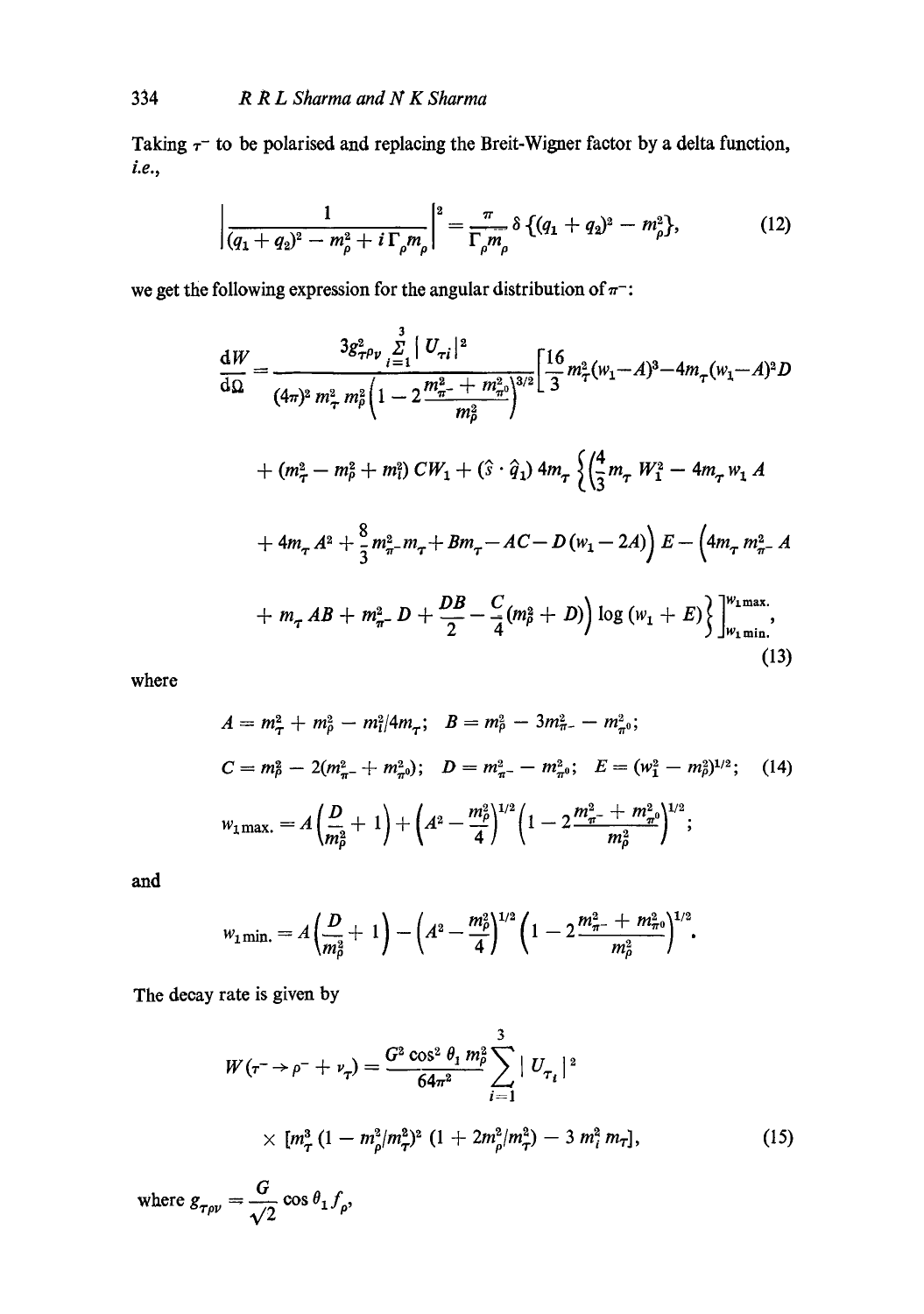and  $f_a$  (Tsai 1971)  $=m_a^2/2 \sqrt{\pi}$  have been used. Using the experimental  $\tau^-$  decay time  $T = (4.6 \pm 1.9) \times 10^{-13}$  sec and the branching ratio equal to  $(21.6 \pm 3.6)\%$  (Particle Data Group 1982), we calculate  $\nu$ <sub>r</sub> mass and the ratio R for the process following the procedure given in  $\S 2.1$ . The results are given in table 1.

2.4 The decay 
$$
\tau \rightarrow K^{*-}
$$
 (892) +  $\nu_{\tau}$   

$$
\downarrow
$$

$$
\downarrow
$$

$$
\downarrow
$$

$$
\downarrow
$$

$$
\downarrow
$$

$$
\downarrow
$$

$$
\downarrow
$$

$$
\downarrow
$$

$$
\downarrow
$$

$$
\downarrow
$$

$$
\downarrow
$$

$$
\downarrow
$$

$$
\downarrow
$$

$$
\downarrow
$$

$$
\downarrow
$$

$$
\downarrow
$$

$$
\downarrow
$$

$$
\downarrow
$$

$$
\downarrow
$$

$$
\downarrow
$$

$$
\downarrow
$$

$$
\downarrow
$$

$$
\downarrow
$$

$$
\downarrow
$$

$$
\downarrow
$$

$$
\downarrow
$$

$$
\downarrow
$$

$$
\downarrow
$$

$$
\downarrow
$$

$$
\downarrow
$$

$$
\downarrow
$$

$$
\downarrow
$$

$$
\downarrow
$$

$$
\downarrow
$$

$$
\downarrow
$$

$$
\downarrow
$$

$$
\downarrow
$$

$$
\downarrow
$$

$$
\downarrow
$$

$$
\downarrow
$$

$$
\downarrow
$$

$$
\downarrow
$$

$$
\downarrow
$$

$$
\downarrow
$$

$$
\downarrow
$$

$$
\downarrow
$$

$$
\downarrow
$$

$$
\downarrow
$$

$$
\downarrow
$$

$$
\downarrow
$$

$$
\downarrow
$$

$$
\downarrow
$$

$$
\downarrow
$$

$$
\downarrow
$$

$$
\downarrow
$$

$$
\downarrow
$$

$$
\downarrow
$$

$$
\downarrow
$$

$$
\downarrow
$$

$$
\downarrow
$$

$$
\downarrow
$$

$$
\downarrow
$$

$$
\downarrow
$$

$$
\downarrow
$$

$$
\downarrow
$$

$$
\downarrow
$$

$$
\downarrow
$$

$$
\downarrow
$$

$$
\downarrow
$$

$$
\downarrow
$$

$$
\downarrow
$$

$$
\downarrow
$$

$$
\downarrow
$$
<

For this process calculations follow the same path as that for  $\tau \rightarrow \rho^- + \nu_\tau$ , with the following replacements:

 $\overline{a}$ 

$$
g_{\tau\rho\nu} \to g_{\tau k^* \nu}; \ g_{\rho\pi^-\pi^0} \to g_{k^* k^-\pi^0}; \ m_{\rho} \to m_{k^*}; \ m_{\pi^-} \to m_{k^-};
$$
  

$$
f_{\rho} \to f_{k^*} \text{ and } \cos \theta_1 \to \sin \theta_1 \cos \theta_3 \text{ (figure 4).}
$$
 (16)

We obtain for the angular distribution of  $K^-$ , the expression

$$
\frac{dW}{d\Omega} = \frac{3 g_{7k^*v}^2 \sum_{i=1}^3 |U_{\tau_i}|^2}{(4\pi)^2 m_{\tau}^2 m_{k^*}^2 \{1 - 2 (m_{k^-}^2 + m_{\pi^0}^2)/m_{k^*}^2\}^{3/2}}
$$
  
\n
$$
\times \left[ \frac{16}{3} m_{\tau}^2 (w_1 - A)^3 - 4 m_{\tau} (w_1 - A)^2 D \right]
$$
  
\n+  $(m_{\tau}^2 - m_{k^*}^2 + m_i^2) C W_1 + (\hat{s} \cdot \hat{q}_1) 4m_{\tau} \left\{ \left( \frac{4}{3} m_{\tau} w_1^2 - 4 m_{\tau} w_1 A \right) \right\}$   
\n+  $4m_{\tau} A^2 + \frac{8}{3} m_{k^-}^2 m_{\tau} + B m_{\tau} - AC - D (w_1 - 2A) E$   
\n-  $\left( 4m_{\tau} m_{k^-}^2 A + m_{\tau} AB + m_{k^-}^2 D + \frac{DB}{2} - \frac{c}{4} (m_{k^*}^2 + D) \right)$   
\n $\times \log (w_1 + E) \left\{ \left| \begin{array}{l} w_1 \text{ max} \\ w_1 \text{ min} \end{array} \right|, \right.$  (17)

where A, B, C, D, E,  $w_1$  max. and  $w_1$  min. are identical to those given in (14) with the use of the replacement  $(16)$ . The decay rate is given by

$$
W(\tau \to \nu_{\tau} + K^* (892)) = \frac{G^2 m_p^2 \sin^2 \theta_1 \cos^2 \theta_3}{64 \pi^2} \sum_{i=1}^3 |U_{\tau_i}|^2 \left[ m_{\tau}^3 \left( 1 - \frac{m_{k^*}^2}{m_{\tau}^2} \right)^2 \right] \times \left( 1 + \frac{2m_{k^*}^2}{m_{\tau}^2} \right) - 3m_i^2 m_{\tau} \right],
$$
\n(18)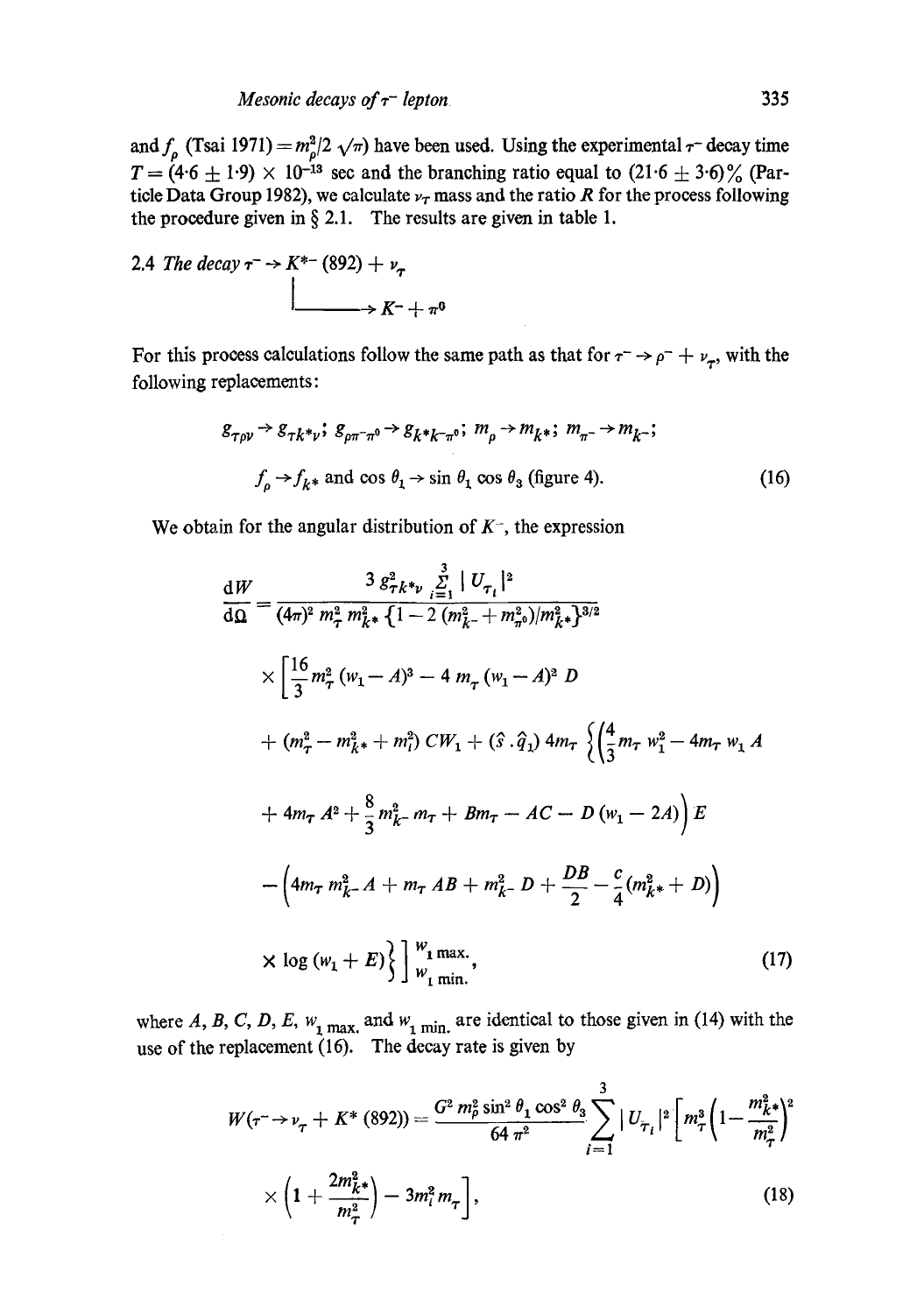where 
$$
g_{\tau}^2{}_{k^* \nu}
$$
 (Tsai 1971) = 
$$
\frac{G^2 m_\rho^2 m_{k^*}^2 \sin^2 \theta_1 \cos^2 \theta_3}{8\pi}
$$

Using the experimental  $\tau^-$  decay time  $T = (4.6 \pm 1.9) \times 10^{-13}$  sec and the branching ratio equal to  $(1.7 \pm 0.7) \times 10^{-2}$  (Particle Data Group 1982), we calculate the  $\nu_{\tau}$ mass and the ratio R for this process following the procedure given in  $\S 2.1$ . The results are given in table 1.

The values of  $v_{\tau}$  mass obtained from this decay involve large errors so much so that when mixing is included, the lower limit becomes negative. This is because of (i) large errors in the experimental values of decay time and the branching ratio for this decay and (ii) type of mixing used. The values quoted in table 1 are with the use of KM mixing. Instead, if the hierarchical mixing is used (Kalyanik and. Ng 1981), the  $\nu_{\tau}$  mass limits are found to be (400  $\pm$  580) MeV. Further if one replaces cos  $\theta_1$ by cos  $\theta_c$  and sin  $\theta_1$  cos  $\theta_3$  by sin  $\theta_c$ ,  $\theta_c$  being the Cabibbo angle (Cabibbo 1963), one finds these mass-limits as  $(500 \pm 480)$  MeV and  $(470 \pm 460)$  MeV for KM mixing and hierarchical mixing respectively.

#### **3. Conclusion**

The  $\nu_{\tau}$  mass limits calculated for the four decays are not consistent with the experimental upper bound  $<$  250 MeV (perhaps favoured) provided by DELCO group (Flügge 1979 and Kirkby 1979). But with the exclusion of errors, the finite masses are nearly consistent with the SLAC-LBL limit of 600 MeV (Perl *et a11977b)* and PLUTO limit of 540 MeV (Knies 1977). The large errors in  $\nu_{\tau}$  mass values calculated are because of the large errors in the experimental parameters used in the calculations. In particular, the errors in lifetime, branching ratio and the mixing angles contribute substantially. These errors used along with KM mixing in the decay  $\tau \to K^{*-}$  (892)  $+\nu_{\tau}$ , renders the lower  $v_{\tau}$  mass limit unphysical. The discussion following relation (18) shows that in this ease the type of mixing used also plays a significant role.

In view of the large uncertainties of the experimentally measured parameters, the agreement of the  $v_{\tau}$  mass limit with the experimental upper bound may be considered fortuitous. As such, the lack of agreement with the experimental upper bound of  $v<sub>\tau</sub>$  mass  $<$  250 MeV, is no disaster for the theory. With the availability of more reliable experimental data and improved statistics, these limits will undergo changes. The main result of this work is essentially an upper limit on the mass of  $v_{\tau}$ , of the order of 700 MeV.

The R values  $\approx 1$ , for the decays  $\tau \rightarrow \pi^- + \nu_\tau$ , and  $\tau \rightarrow K^- + \nu_\tau$ , show that these decays are purely of weak origin with maximal parity violation, the contribution from mass mixing being insignificant. For the decay  $\tau \to K^{*-}$  (892)  $+ v_{\tau}$ , reduction in the R value from one may be because of contribution from the strong decay  $K^*$ -(892)  $\rightarrow K^- + \pi^0$ . The value  $R \approx 0$  for the decay  $\tau \rightarrow \rho^- + \nu_\tau$  is because of the kinematical factors, namely, the near zero difference in  $\pi^-$  and  $\pi^0$  masses which is not the case with K<sup>-</sup> and  $\pi^0$  masses involved in the decay  $\tau \to K^{*-}$  (892)  $+ \nu_{\tau}$ .